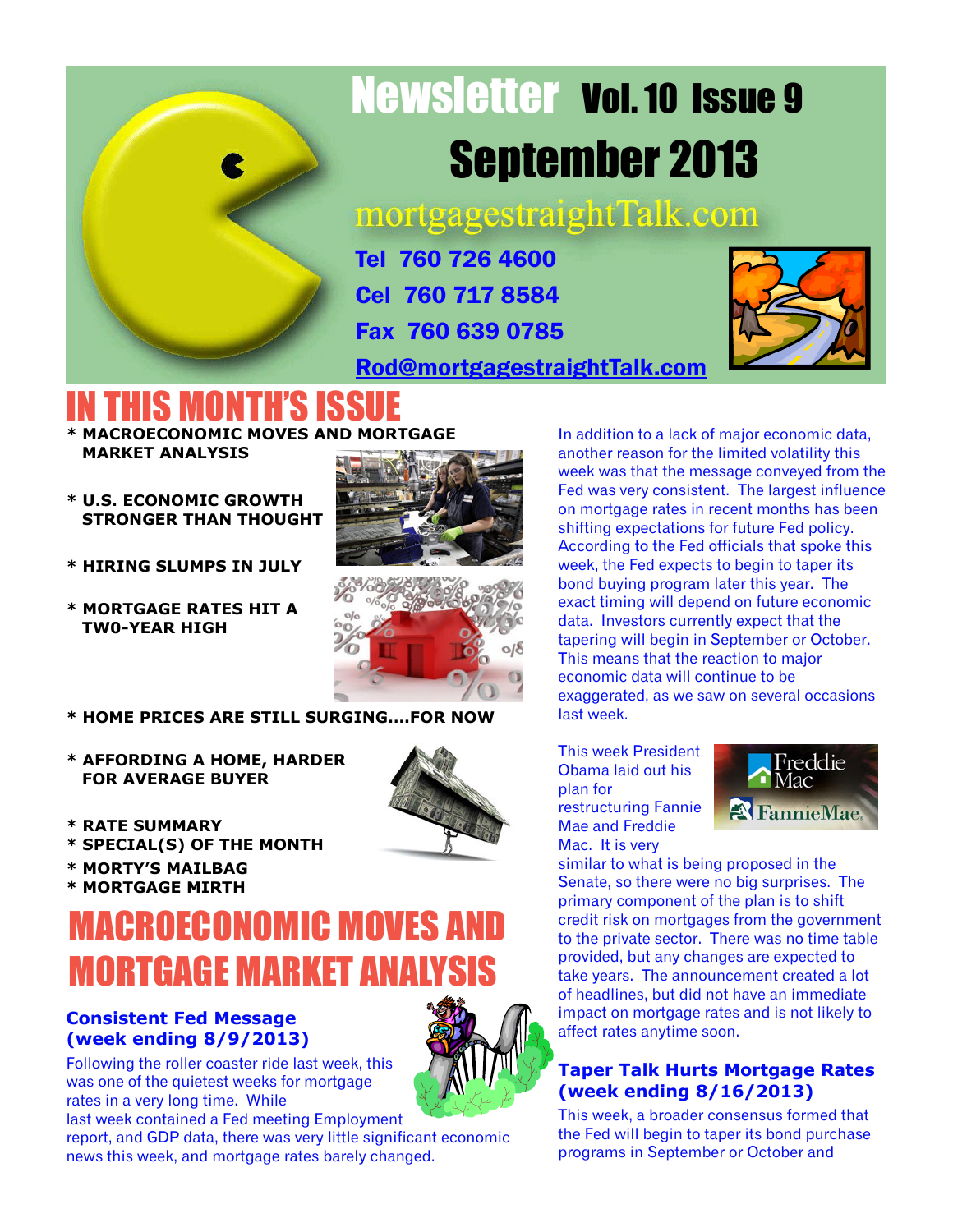investors reacted by selling U.S. stocks and bonds. The economic data released this week provided little reason for the Fed to wait, and the European data showed unexpected strength. As a result, mortgage rates ended the week higher.

The Fed's massive bond purchase program powered stocks to record highs and helped push mortgage rates to historic lows. The Fed has indicated that it is almost time to begin to scale back the program, and the only reason to wait would be unexpected weakness in economic growth. This week's labor market and Retail Sales data were stronger than expected, though, causing more investors to anticipate that the Fed will taper in the next month or two. Both stocks and bonds were negatively affected by the growing expectations.

Mortgage rates received additional upward pressure from the economic news out of Europe. After eighteen months in a recession, second quarter GDP in the euro zone increased modestly, exceeding the consensus. In particular, Germany and France performed well. The recovery in Europe caused global interest rates to rise this week, including US mortgage rates.



- · July Housing Starts rose 6% from June
- · Home Builder confidence rose to the highest lever in eight years
- · Core CPI inflation was 1.7% higher than one year ago
- · Jobless Claims declined to the lowest level since October 2007

#### **Taper Timing (week ending 8/23/2013)**



It was a volatile week for mortgage rates. The FOMC Minutes suggested that the Fed will begin to taper its bond purchases in the near future as expected, but a surprising decline in the New Home Sales data made that outcome less certain. After the offsetting influences, mortgage rates ended the week with little change.

The FOMC Minutes from the July 31 Fed meeting were released on Wednesday, but they did little to remove the uncertainty about when the Fed will begin to scale back its bond purchase program. The main takeaway from the Minutes is that Fed officials were split at the meeting about the timing for the taper to begin. Fed officials agree that the

decision should be based on the performance of the economy, but they diverge on what constitutes sufficient strength. Bottom line, though, is that there was nothing in the Minutes to contradict investor expectations that the Fed will begin to taper in September or October, and mortgage rates rose after the release of the Minutes.

Friday's New Home Sales report caught investors by surprise. Data released earlier in the week showed that July's Existing Home Sales increased 7% from June and were 17% higher than a year ago. This led investors to believe that the solid improvement seen in the housing sector this year would continue. However, July's New Home Sales showed a decline of 13% from June. Existing Home Sales, which cover roughly 90% of home sales, are based on closings, while New Home Sales measure signed contracts. As such, New Home Sales reflect more current economic conditions than Existing Home Sales. Several Fed officials have expressed concerns that rising rates would slow the pace of economic growth. The decline in New Home Sales provides clear support that these concerns are justified. The question is whether the data will be enough to cause the Fed to hold off longer before tapering its bond purchases. The reaction from investors reflected the belief that tapering may be farther away, as mortgage rates improved after the release of the report.

- Existing home sales rose to the highest level since 2009
- · Jobless claims remain close to 5-year lows
- · The Treasury will auction 98 billion in securities next week
- · Euro zone growth data was stronger than expected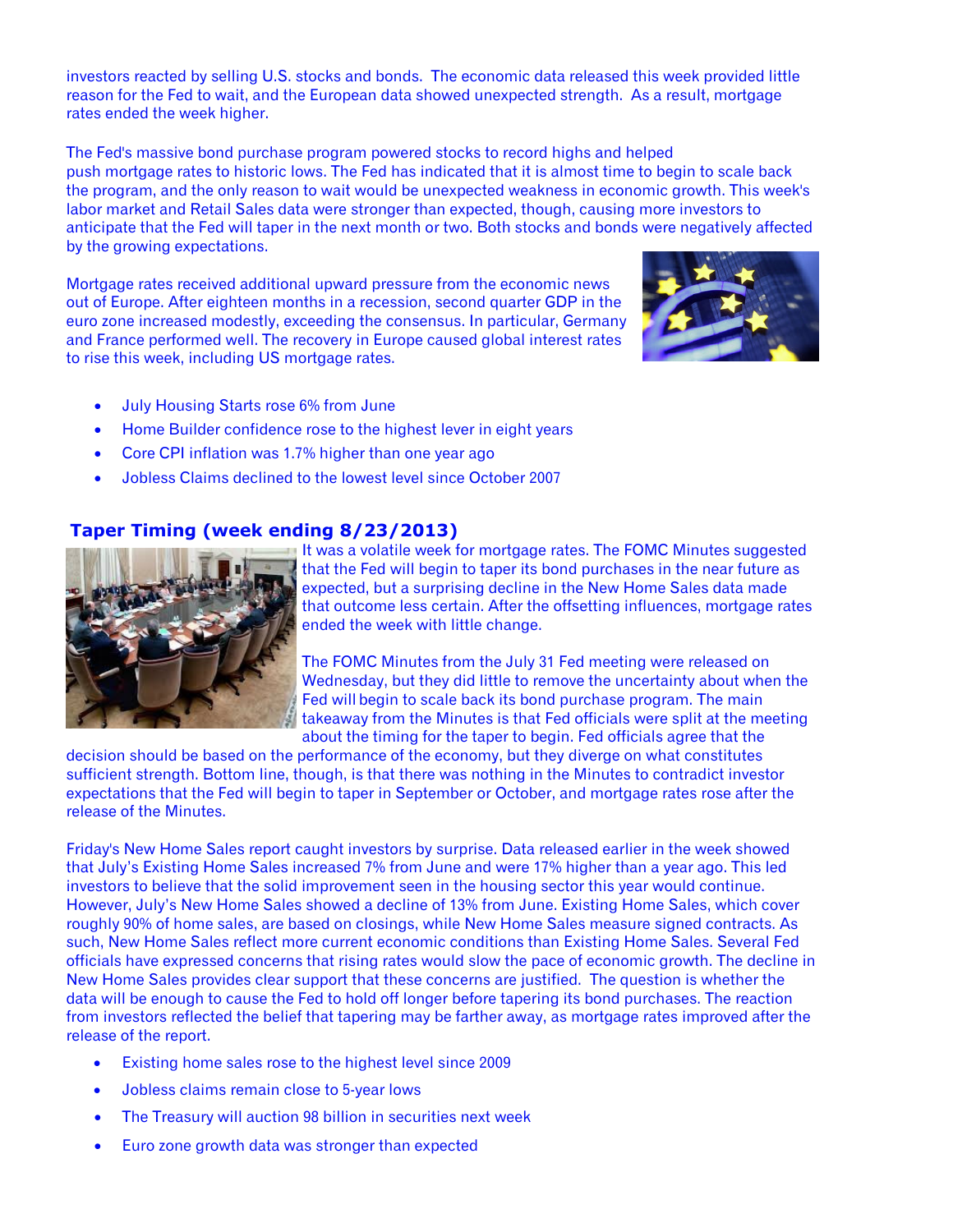#### **Concerns About Syria (week ending 8/30/2013)**

Increased concerns about the conflict in Syria caused investors to shift to safer assets this week. Mixed economic data was roughly neutral. As a result, mortgage rates ended the week a little lower.

Concerns about the reported use of chemical weapons by the Syrian government and the possibility of increased US involvement resulted in greater uncertainty in financial markets. Investors reacted by shifting from riskier assets such as stocks to safer assets



such as bonds, which helped mortgage rates. It also pushed oil prices higher. When energy costs rise, economic growth slows, and this also benefits mortgage rates.

The other major focus for investors remains the timing for the Fed to begin to taper its bond purchase program. The economic data released this week was split between positive and negative surprises, however, this provided little reason for investors to change their expectations for Fed policy. The big upside news this week was that second quarter GDP was revised higher from 1.7% to 2.5%. On the downside, the Durable Orders data showed a large decline. Consumer Confidence and Consumer Sentiment increased, while Pending Home Sales fell. All in all, this week's mixed bag of data created volatility for mortgage rates, but it had little net impact.

- Core PCE inflation was just 1.2% higher than one year ago
- Pending Home Sales were 7% higher than one year ago
- · Oil prices rose to the highest level since May 2011
- · Unemployment in the euro zone remained near a record high

## U . S . E C O N O M I C G R O W T H **STRONGER THAN THOUGHT**

The U.S. economy grew significantly faster than thought in the second quarter, which may help convince the Federal Reserve to start unwinding its stimulus program sooner rather than later. The nation's gross domestic product -- the broadest measure of economic activity -- rose at a 2.5% annual rate from April through June, according to a revised estimate from the Bureau of Economic Analysis Thursday. That's higher than the 1.7% rate originally reported, and better than the 2.1% rate that economists surveyed by Briefing.com were expecting.

Rising exports, consumer spending and real estate spending helped boost the second quarter numbers. A decline in government spending acted as a drag. The big upward revision was primarily the result of a better trade balance - the nation exported more and imported less than previously thought.

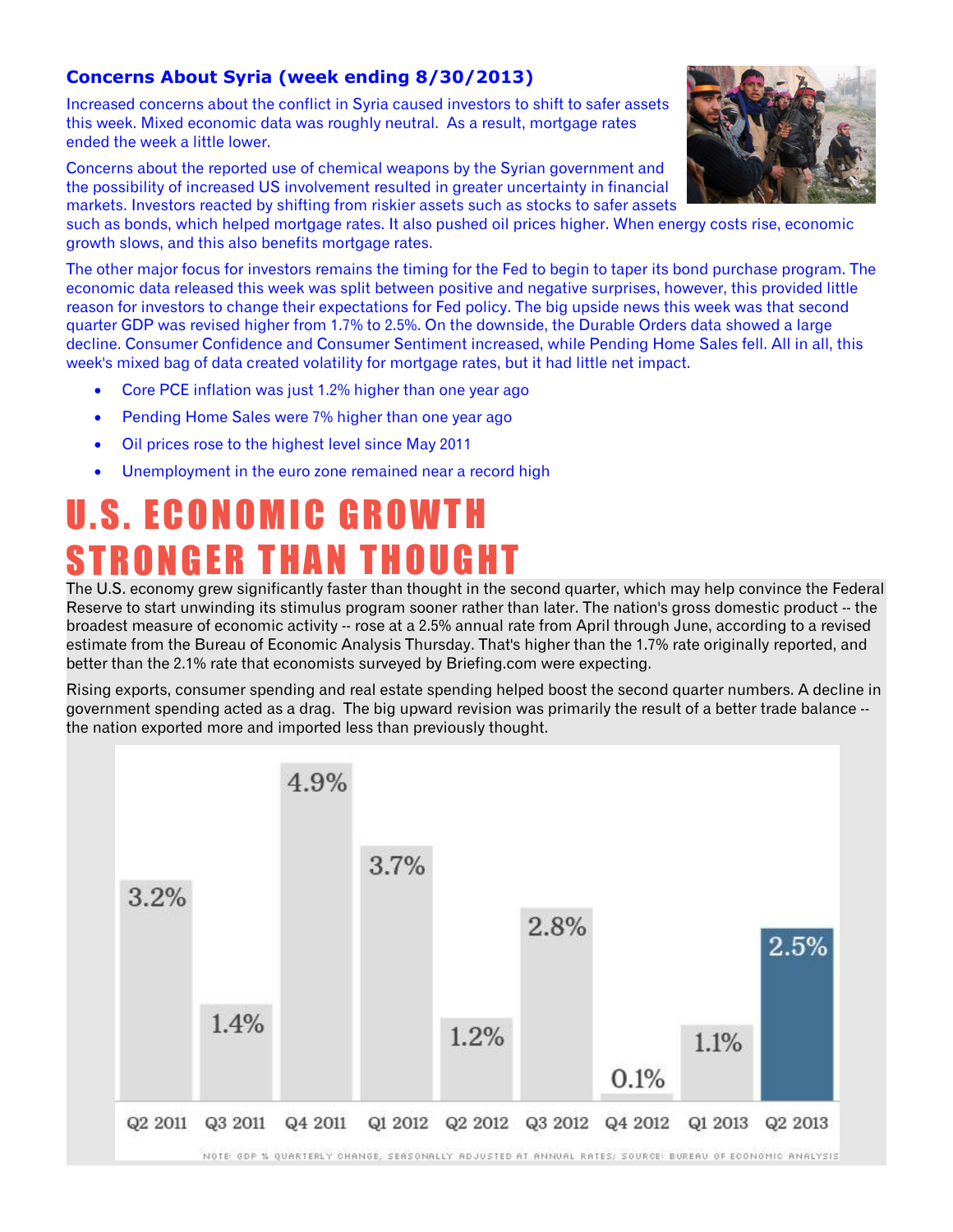All economic news is being closely watched for signs on when the Federal Reserve will begin curtailing its controversial bond-buying program. The stronger economic growth emboldens views that the Fed could start pulling back as soon as next month.

The Fed has been buying \$85 billion a month in Treasuries and mortgagebacked securities in an effort to keep interest rates low and spur economic growth. Last May, Fed Chairman Ben Bernanke outlined a plan to begin "tapering" the purchases, and pegged the timing of that plan to improving economic data. Investors have taken that to mean as early as September, and have sent bond yields -- and mortgage rates -- soaring.



While 2.5% growth is decent, it's still below the 3.3% the economy has

averaged since 1929. The August jobs report -- set for release next Friday -- will provide additional, and more current, data on the health of the U.S. economy. The government revises its GDP figures several times after the initial release. This is the second estimate for second quarter GDP

#### IRING SLUMPS IN JULY

The job market hit a speed bump in July, as hiring slowed and both hours worked and wages fell slightly. The U.S. economy added 162,000 jobs, marking the slowest month for hiring since March, the Department of Labor stated (8/2). Economists had predicted employers added 180,000 jobs.

The moderate, but unspectacular job growth is consistent with an economy that's growing at a modest rate. The report was discouraging in many regards. While the unemployment rate fell slightly to 7.4%, the drop was partly because 37,000 people dropped out of the labor force. Only about 63% of Americans over age 16 participate in the job market -- meaning they have a job or are looking for one. That rate has been hovering recently around its lowest level since 1979.



The economy added 162,000 jobs in July, marking the weakest month for job growth since March.

The make-up of job growth was also disappointing. Hiring in July was concentrated in sectors typically characterized by low-wage jobs: Retailers, for example, added 47,000 jobs and restaurants and bars hired 38,000 workers.

July's job growth was also below the average monthly gains over the past year, and revisions to June and May figures show that the economy added 26,000 fewer jobs than originally reported. Meanwhile, the average work week fell slightly, and average wages fell by about 2 cents to \$23.98 an hour.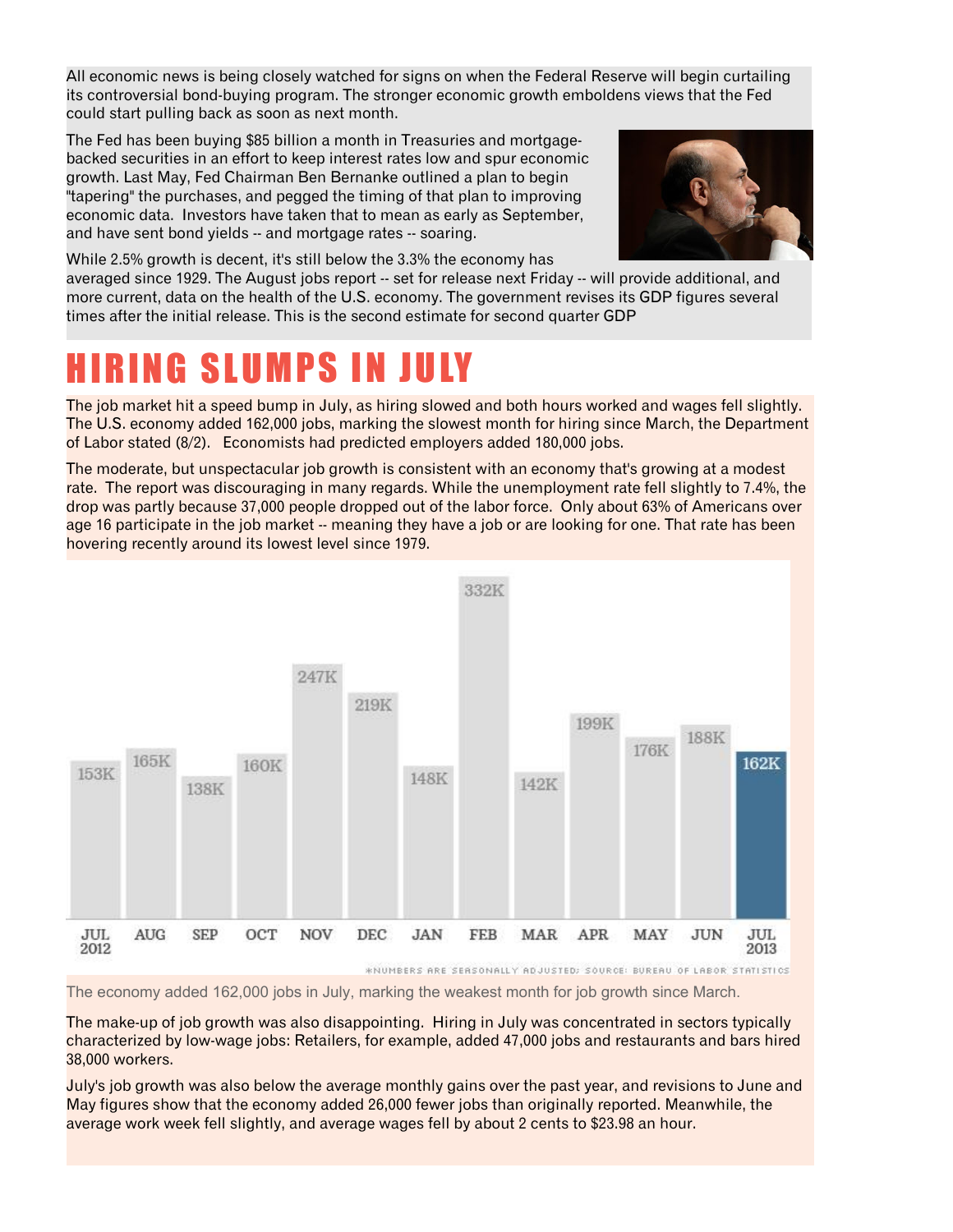A survey of households showed workers got far more part-time jobs than full-time jobs, and the number of selfemployed workers increased dramatically in July. But data from that survey are notoriously volatile, and economists cautioned against reading too much into just one month's numbers.

Earlier in the week, the Commerce Department reported that the economy grew at a slow rate in the second quarter, equivalent to about 1.7% a year. Many economists, including those at the Federal Reserve, expect economic growth to accelerate later this year.

The Federal Reserve has said it wants to see the outlook for the job market improve "substantially" before it will be ready to start gradually reducing its monthly bond-buying program -- known as QE3. Weakness in the July jobs report could mean the central bank will hold off on beginning to taper QE3 until later in the year.

### **MORTGAGE RATES HIT TWO-YEAR HIGH**



SOURCE: FREDDIE MAC

The average weekly rate for a 30-year fixed-rate mortgage jumped to a two-year high, Freddie Mac said on Thursday. The rate is now 4.58%, up from 4.4% the prior week. That is the highest level for the 30-year in more than two years, since it hit 4.6% on July 7, 2011. The increase is attributed to an improving housing market and investor concerns about when the Federal Reserve will taper its government bond-buying program, which could affect interest rates.

Rising rates could also affect the housing market going forward. A recent survey by real estate company Trulia found that an increase in mortgage rates was the prime concern among 41% of consumers, who worried about that more than price increases.

The 30-year rate hit an all-time low of 3.31% on Nov. 21, 2012. Since then, the 30 year has bounced around, sinking back down to 3.35% on May 2, 2013. The runup to the current two-year high has all occurred in the last three months. Home prices have also been rising. According to the most recent figures available, the S&P/Case-Shiller home price index was up 12.2% in May compared to a year ago. That was the biggest such jump since March 2006, close to the peak of the real estate bubble.

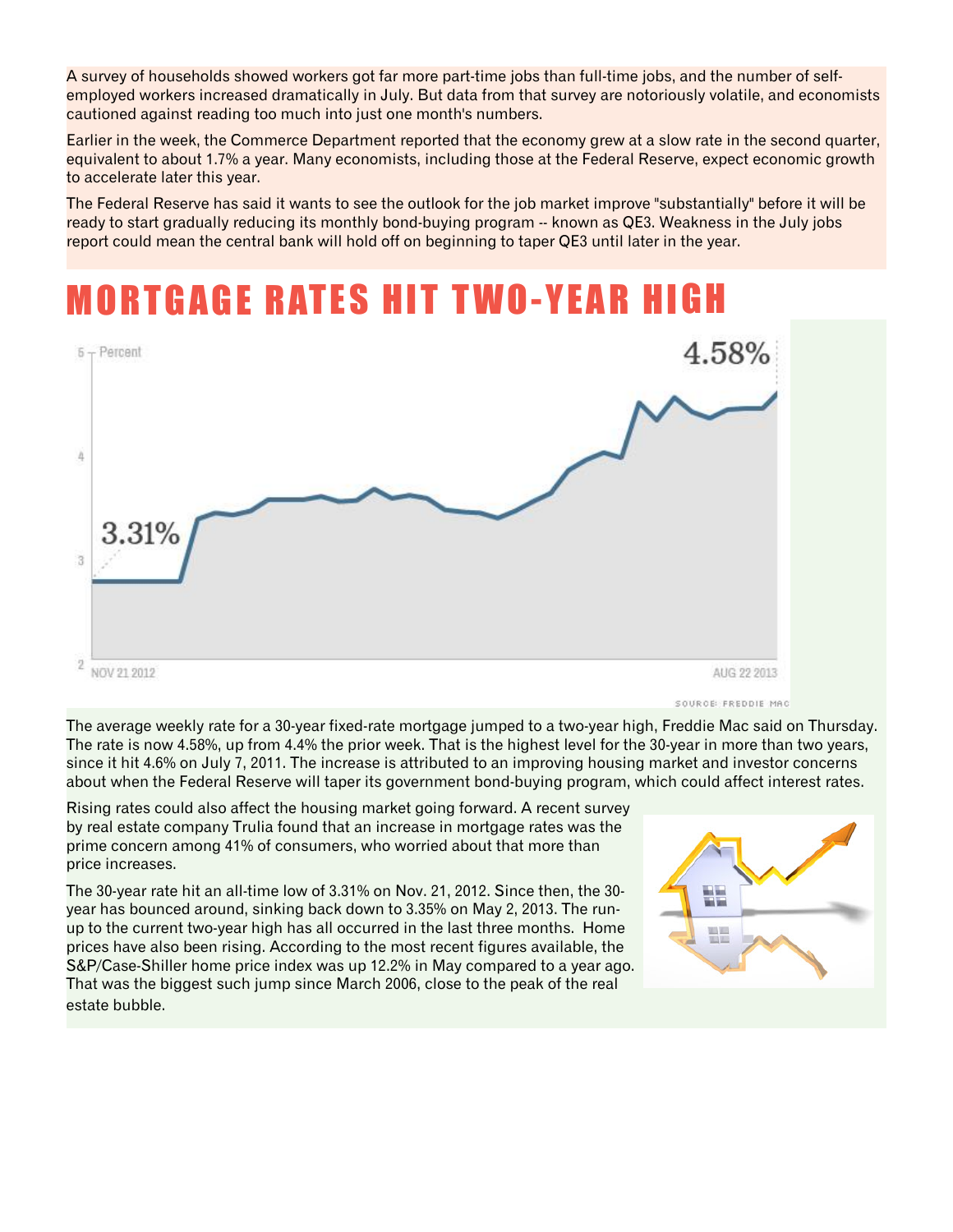### OME PRICES ARE STILL SURGING.... FOR

Home prices are still surging, but the pace of the gains has steadied as interest rates continue to rise. Prices for homes in the nation's 20 largest cities in June rose 12.1% over the last year, according to a report from S&P/Case-Shiller home price index. While that gain is still robust, it didn't quite match the gain of 12.2% reported for May. Rising mortgage rates may be to blame.



Home prices have been on a tear for the last twelve months. June marks the first time in over a year that



the overall increase has been smaller than the month before. While prices rose in all 20 cities measured by the index, only six cities in June saw price increases larger than the month before, down from 10 cities in May. Prices in Dallas and Denver are hitting all-time highs, while San Francisco housing prices have notched the biggest rebound, rising 47% from their low in March 2009. U.S. home prices are now at early 2004 levels -- still 23% below their peak in mid-2006. The recovering housing market has been a big part of the nation's economic recovery since the

Great Recession. But some fear rising mortgage rates could put a damper on that growth. Mortgage rates

have risen more than a full percentage point since May, when Federal Reserve chairman Ben Bernanke indicated the Fed may soon ease its bond buying program that's helped keep interest rates at record lows. While some cheer the Fed stepping back from its unusual bond purchases amid fears the buying will spark inflation, some worry that it may be too soon.

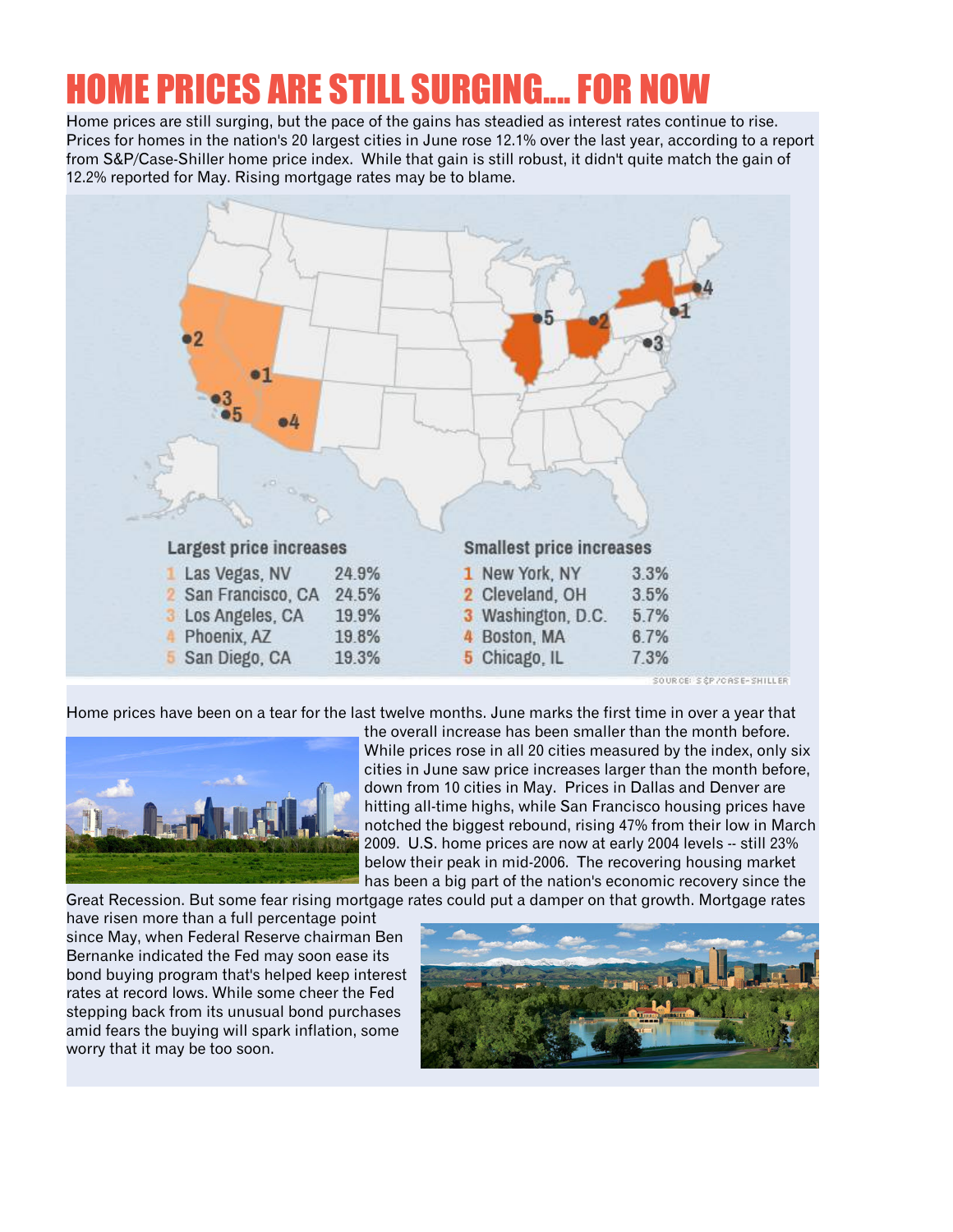### A F F O R D I N G A H O M E H A R D E R **FOR AVERAGE BUYER**



Stagnant incomes, higher home prices and climbing mortgage rates made affording a home a lot more difficult for the average homebuyer during the second quarter. Of all homes sold between April and June, 69.3% were affordable to a family earning the median income of \$64,400, according to an index compiled by the National Association of Home Builders (NAHB) and Wells Fargo. That's down significantly from the first quarter, when 73.7% of homes sold were affordable and from late 2011, when affordability peaked at 78%.

Housing affordability has been hovering near historic highs for the past several years, largely due to exceptionally favorable mortgage rates and low prices during the recession. But all of that is starting to change now that both home prices and rates have been on the rise. The median price of all new and existing homes sold during the second quarter was \$202,000 during the second quarter, up 9.2% from \$185,000 a year earlier, NAHB/Wells Fargo reported. Meanwhile, interest rates for 30-year fixed-rate mortgages averaged 3.99% over the three month period, compared with 3.68% in the second quarter of 2012.

The Ogden, Utah, metro area was the nation's most affordable major housing market. Residents earning the area's median income of \$70,800 were able to afford 92.8% of homes sold there during the quarter. It was the fourth consecutive quarter that Ogden led the nation. Indianapolis finished right behind Ogden with a 91.8% affordability rating. Others in the top five most affordable markets included Harrisburg, Pa., Youngstown, Ohio, and Buffalo, N.Y.

San Francisco was the least affordable metro area, where the average family could only afford 19.3% of homes, even though the median income there was a hefty \$101,200. Los Angeles, Santa Ana, Calif., New York, and San Jose rounded out the top five unaffordable major cities.

This is the first time the housing affordability index has fallen below 70% since 2008, the report said. When compared to the bubble years, housing is still considered a bargain, however. At one point in 2006, only about 40% of homes sold were affordable.

### **43% PAY NO FEDERAL INCOME TAXES**

A little more than 43% of U.S. households -- or 70 million homes - will end up owing no federal income taxes for 2013. That's down from recent years because of an improving economy and the expiration of various tax cuts that were passed after the 2008 financial crisis, according to the nonpartisan Tax Policy Center.



The households with zero income tax liability are not evenly distributed across income groups. The majority this year -- nearly 67% -- have

incomes below \$30,000. Many people who pay no income tax simply have too little income to owe tax. The rest benefit from the tax code's many preferences—exclusions, deductions, exemptions, and credits—that zero out the tax they would otherwise pay. But that doesn't mean there aren't any nonpayers among high-income folks. The Tax Policy Center estimates that a little more than 1% of nonpayers have six-figure incomes or more.

Specifically, an estimated 798,000 households in the non-payer group make between \$100,000 and \$200,000 a year; 48,000 have incomes between \$200,000 and \$500,000; 3,000 make between \$500,000 and \$1 million; and 1,000 households bring in more than \$1 million.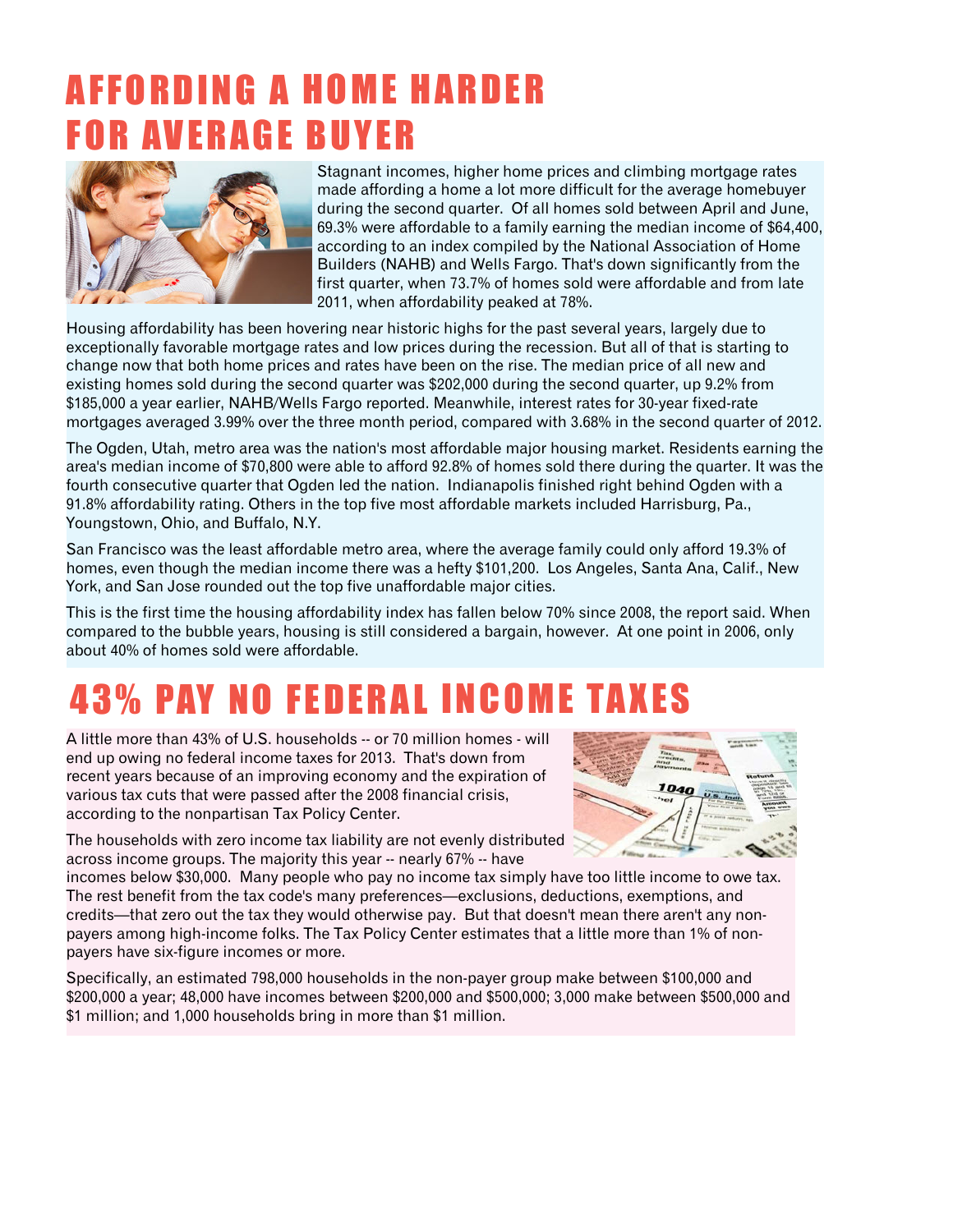

NOTE: 0.2% OF NON-PAYER HOUSEHOLDS NOT SHOWN IN INCOME BREAKDOWN; SOURCE: TAX POLICY CENTER, 2013 NUMBERS

A misconception about those who end up owing no federal income taxes—especially those with low incomes—is that they pay no taxes at all. In fact, most pay payroll taxes to support Medicare and Social Security as well as sales taxes and state and local taxes. However, there is a subset of households that still end up with no liability when

income and payroll taxes are combined. The Tax Policy Center estimates 14.4% of all households—or 23 million—fall into this group--two-thirds of them are elderly.

The issue of Americans with zero tax liability is a politically charged one. Mitt Romney created an uproar on the presidential campaign trail last year after he incorrectly characterized this group as people who are "dependent on government" and "believe they are victims."

Lawmakers, too, often complain about the issue, even though Congress itself boosts the ranks of the non-payers by passing new tax breaks and failing to review whether the old ones still make sense.



But there may be less fodder for heated rhetoric in the years ahead. The Tax Policy Center estimates the percentage of households without federal income tax liability will continue to drop, falling as low as 34% of households by 2024.



### **SPECIAL(S) OF THE MONTH**

- Conforming 5/1 ARM @ 2.75% & Conf. 5/1 Interest Only · ARM @ 3.25%
- · Conforming 30 yr. fixed  $@$  4.250%
- Conforming High Balance 15 & 30 yr. fixed @ 3.375% & 4.375% respectively
- Jumbo 5/1 ARM @ 3,000% ·
- FHA/VA High Balance 30 yr. fixed @ 3.875%/4.00% ·
- DU REFI PLUS 30 yr. fixed conforming @ 4.25% ·